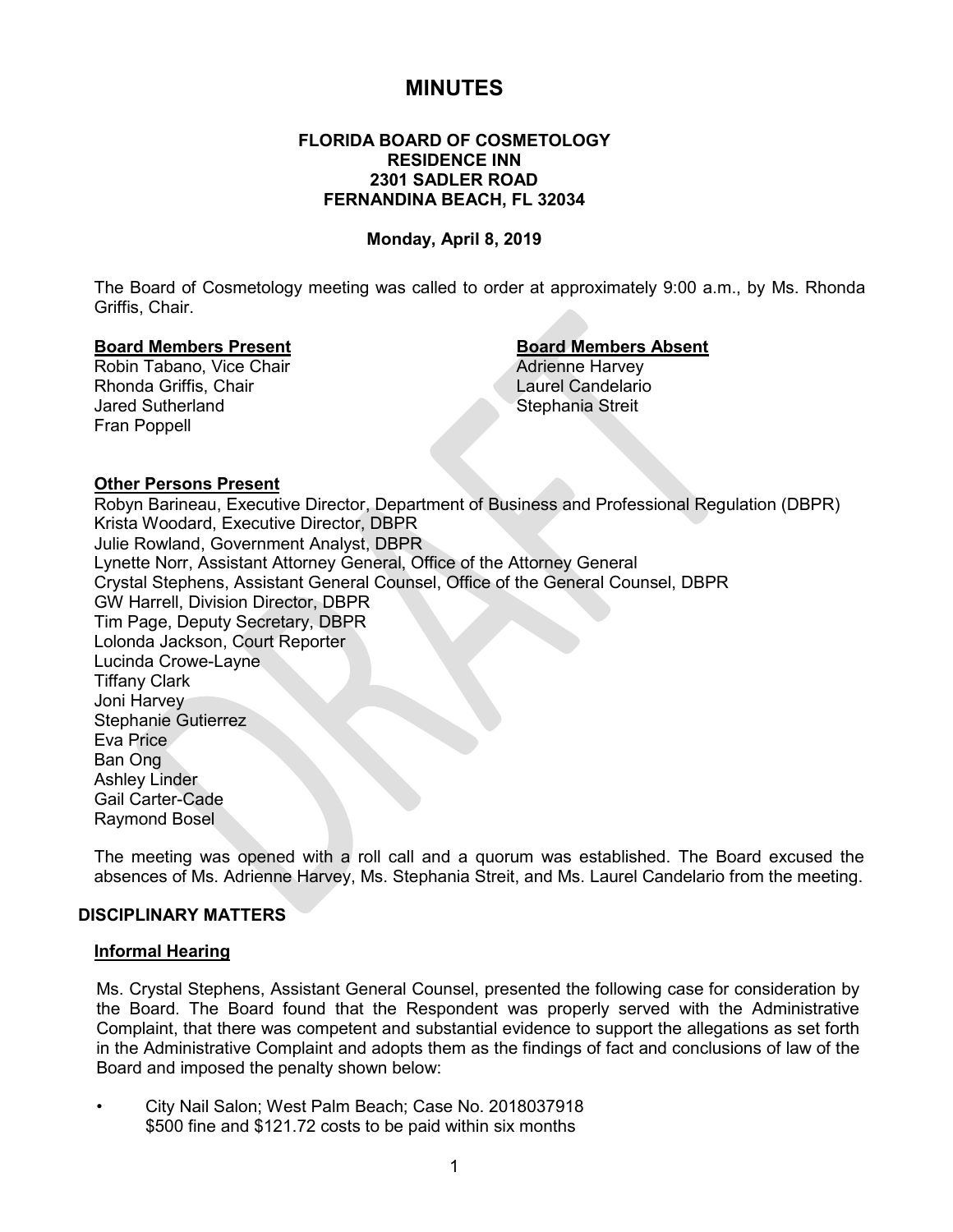Ms. Stephens requested that the following cases be pulled from the agenda:

- Pretty Nails; Ft. Walton; Case No. 2018054003
- Latonia Williams; Tavares; Case No. 2018049621

# **Election of Waiver of Rights and Final Order**

Ms. Stephens requested that the following cases be pulled from the agenda:

- Tj Nails; Lake Worth; Case No. 2018057930
- Hali D Nail Spa; Palm Beach Gardens; Case No. 2018031223
- Paris Nails & Spa; Wellington; Case No. 2018047023
- Sapa Nguyen; Jupiter; Case No. 2018029051

# **Motion for Waiver of Rights and Final Order**

Ms. Stephens presented the following case for consideration by the Board. The Board found that the Respondent was properly served with the Administrative Complaint, the Respondent failed to respond within 21 days thereby waiving their right to elect a hearing in this matter, that the Board accept the allegations as stated in the Administrative Complaint and adopt them as the findings of fact and conclusions of law of the Board and imposed the penalty shown below:

• Ban Hoanh Ong; Wellington; Case No. 2018039819 \$500 fine and \$195.03 costs to be paid within six months

Ms. Stephens requested that the following cases be pulled from the agenda:

- Decenda Altidor; Boynton Beach; Case No. 2018050306
- DC Nails and Spa; Greenacres; Case No. 2018053832
- Dung Khuat; Lake Worth; Case No. 2018059817
- Estetica Unisex Las Tapatias; Case No. 2018057240
- US Nails & Spa; North Palm Beach; Case No. 2018031395
- Antonio Barone; Ft. Lauderdale; Case No. 2018063752
- Lovely Nails of Jupiter; Jupiter; Case No. 2018030080
- Sade's Showcase Salon Playlounge; Riviera Beach; Case No. 2018019384
- Duc Tran; Lake City; Case No. 2018022670
- Tony Doan; Boynton Beach; Case No. 2018049091
- Head 2 Head Beauty & Barber; Lauderhill; Case No. 2018044582
- Beverly Pullings; Ocala; Case No. 2018043093
- Ruby's Hair & Nails; Boynton Beach; Case 2018047910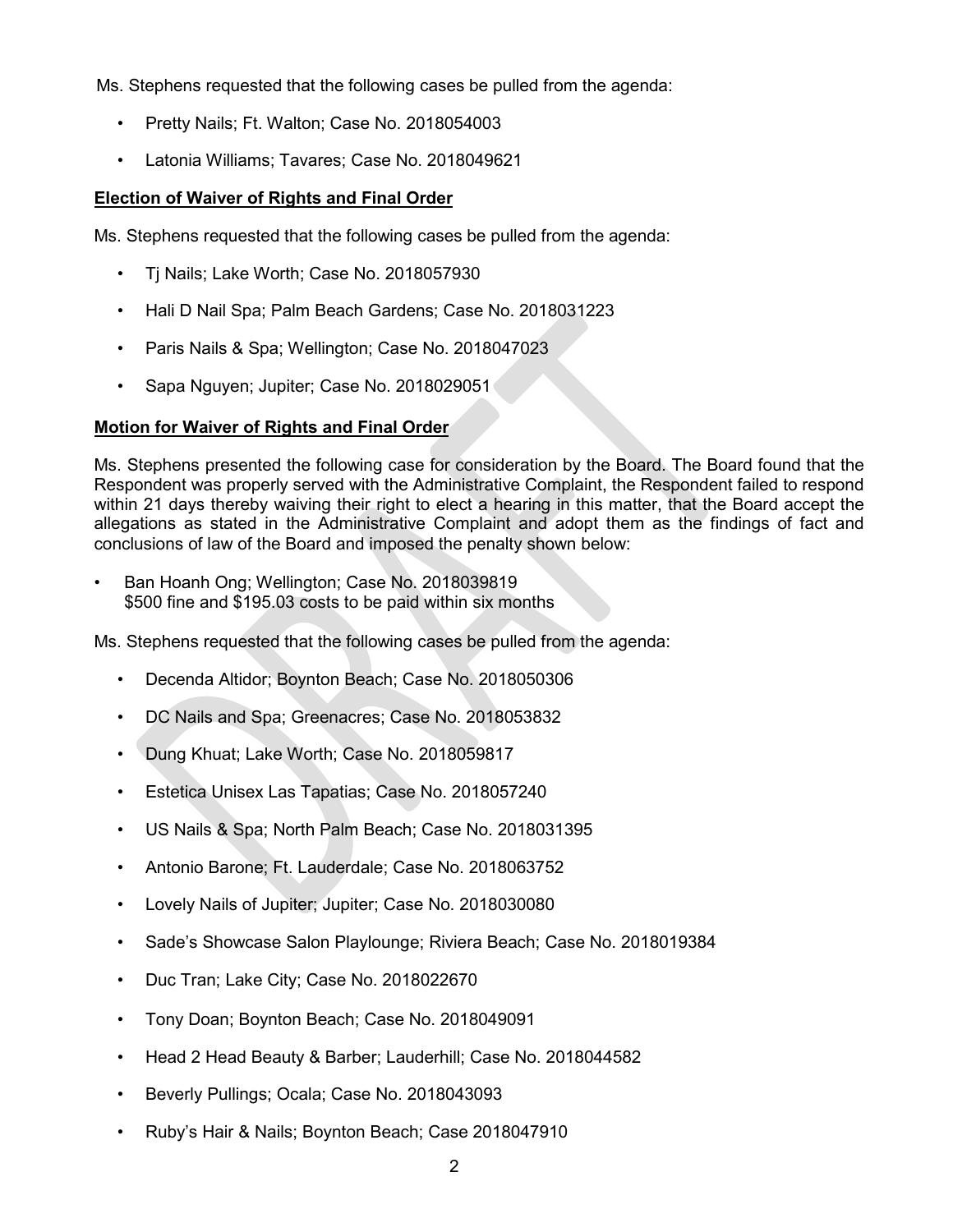- Posh Nails & Spa; Davenport; Case No. 2018039380
- IN2U Beauty Bar; Miami; Case No. 2018042498
- All Nails & Spa; Ocala; Case No. 2018041848
- Sapa Nails & Spa; Jupiter; Case No. 2018024878
- Carlos Molina; Deltona; Case No. 2018013439
- Dung Le; Deerfield Beach; Case No. 2018016936
- Cesar De Leon; Clermont; Case No. 2017029635

# **Settlement Stipulation**

Ms. Stephens presented the following cases for consideration by the Board. The Board moved to adopt the Stipulation of the parties as the Board's final action in this matter and incorporate it and all of its terms into a final order and imposed the penalties shown below:

- Chelsea Johnson; Pensacola; Case No. 2019003228 \$50 fine and \$144.16 costs to be paid within six months
- Thu Thi Cao; Greenacres; Case No. 2018057013 \$600 fine and \$136.83 costs to be paid within six months
- Crystal Spa & Nails; West Palm Beach; Case No. 2018052525 \$500 fine and \$142.04 costs to be paid within six months
- Nhi Bennett; Lake Worth; Case No. 2018057023 \$500 fine and \$136.83 costs to be paid within six months
- AntoniniHairSalon; Boca Raton; Case No. 2018062657 \$500 fine and \$101.39 costs to be paid within six months
- Erika Torres; Lake Worth; Case No. 2018058221 \$1,000 fine and \$144.39 costs to be paid within six months
- Nail Kingdom Salon; Miami; Case No. 2018058252 \$100 fine and \$28.63 costs to be paid within six months
- Vo Salon 54 and Spa; Palm Beach Gardens; Case No. 2018032453 \$600 fine and \$151.71 costs to be paid within six months
- Lee Nails and Spas; Boynton Beach; Case No. 2018044593 \$600 fine and \$121.72 costs to be paid within six months
- Lakesha Jones; Apopka; Case No. 2018035880 \$500 fine and \$141.06 costs to be paid within six months
- Tom Nguyen; Okeechobee; Case No. 2018049025 \$500 fine and \$136.83 costs to be paid within six months
- Ericka Morehouse; Tallahassee; Case No. 2018047247 \$250 fine and \$168.10 costs to be paid within six months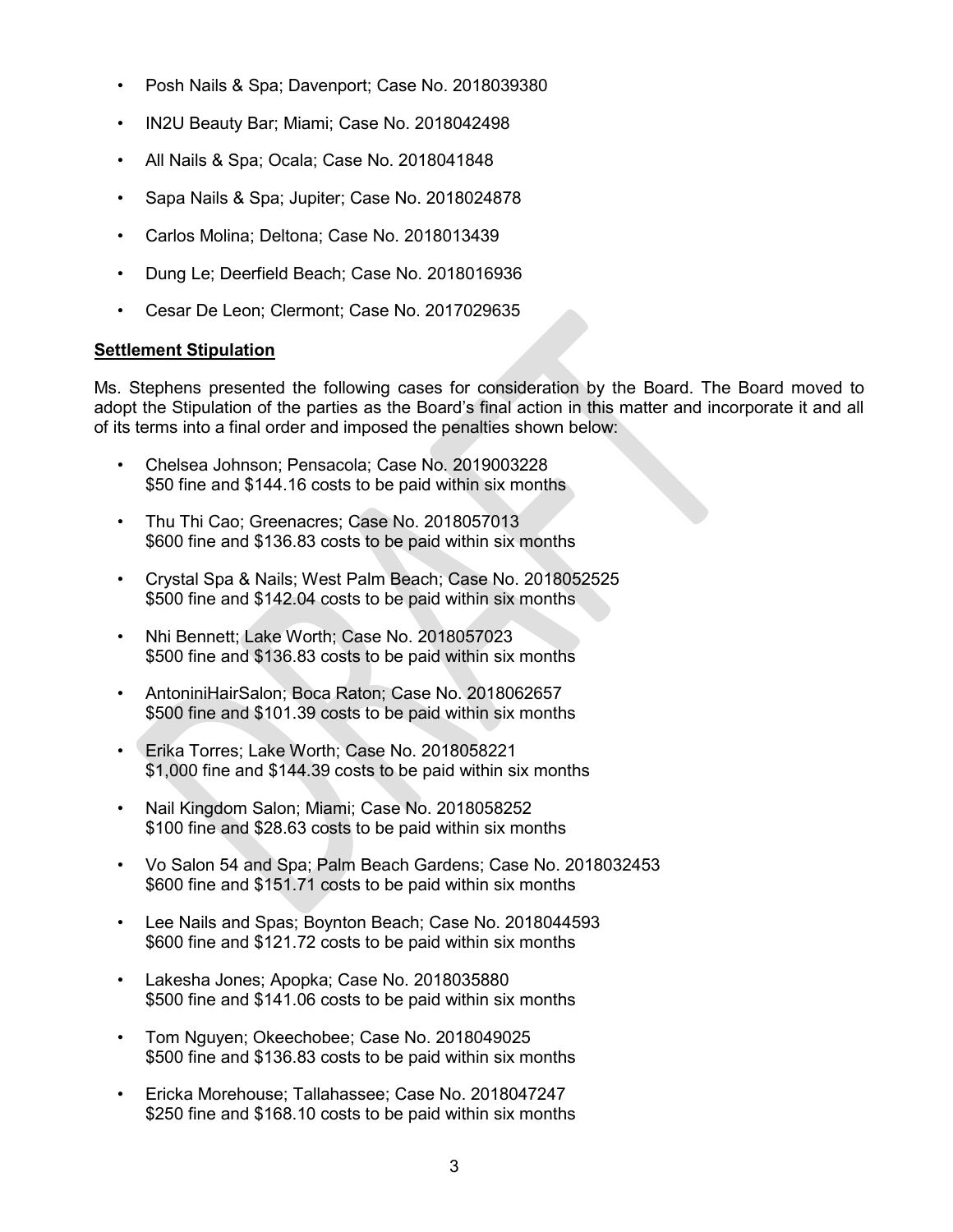## **Voluntary Relinquishment**

Ms. Stephens presented the following case for consideration by the Board. The Board moved to accept the Voluntary Relinquishment agreement as the Board's final action in this matter and incorporate it and all of its terms into a final order and imposed the penalty shown below:

• Wanda Fernandez; Orlando; Case No. 2017039112 \$79.51 costs only; Voluntary relinquishment of license FS900769, the five year time period to reapply for licensure was waived

#### **Department Attorney Report**

Ms. Stephens informed the Board that as of March 18, 2019, there were 75 open cosmetology cases in the legal section.

## **APPLICATIONS**

#### **Hair Braiding Courses**

#### **Initial Review**

#### I Am Hair – Internet

After review, the Board moved to deny the course based on grammatical errors.

## Ross Beauty Academy – Classroom

After review, the Board moved to approve the course with following contingency: correct grammatical errors. The corrections must be submitted to the Executive Director within 30 days of the date of the order for approval.

#### Post – Internet

Ms. Tiffany Clark and Ms. Stephanie Gutierrez were present for the meeting and were sworn in by the Court Reporter. After review, the Board moved to approve the course.

#### Infinite Beauty and Beyond – Internet

Ms. Ashley Linder was present for the meeting and was sworn in by the Court Reporter. After review, the Board moved to approve the course with the following contingency: strike "manicures and cutting edges" from course content. The corrections must be submitted to the Executive Director within 30 days of the date of the order for approval.

#### Infinite Beauty and Beyond – Classroom

Ms. Linder was present for the meeting. After review, the Board moved to approve the course with the following contingency: strike "manicures and cutting edges" from course content. The corrections must be submitted to the Executive Director within 30 days of the date of the order for approval.

#### I Am Hair – Classroom

After review, the Board moved to deny the course based on grammatical errors.

#### Elegant Braiding Academy – Classroom

After review, the Board moved to deny the course based on the course content being product driven.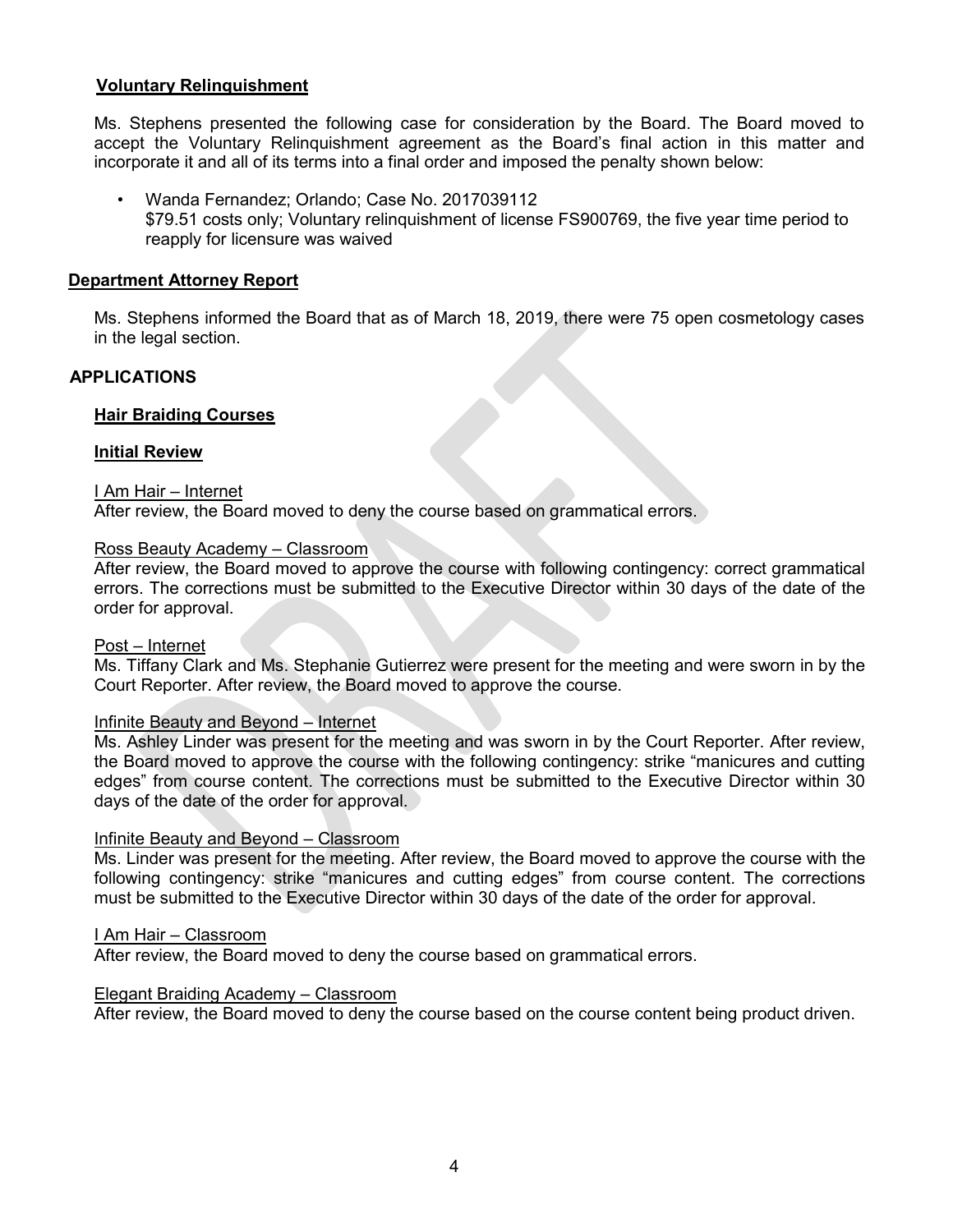# **Hair Wrapping Courses**

## **Initial Review**

#### Chinos Learning Center – Classroom

After review, the Board moved to deny the course based on incomplete sentences, incorrect references, and grammatical errors.

#### Chinos Learning Center – Internet

After review, the Board moved to deny the course based on incorrect sentences, incorrect references, and grammatical errors.

#### Ross Beauty Academy – Classroom

After review, the Board moved to approve the course.

#### I AM HAIR – Internet

After review, the Board moved to deny the course based on grammatical errors.

Post – Internet

Ms. Clark, Ms. Gutierrez, and Ms. Harvey were present for the meeting. After review, the Board moved to approve the course.

I Am Hair – Classroom

After review, the Board moved to deny the course based on grammatical errors.

#### Ga La Car Beauty & Hair Workshops – Classroom

Ms. Gail Carter-Cade was present for the meeting and was sworn in by the Court Reporter. After review, the Board moved to approve the course.

#### Elegant Braiding Academy – Classroom

After review, the Board moved to deny the course based on incomplete sentences, outdated references, grammatical errors, incorrect disinfection procedures, and incorrect references.

#### **Body Wrapping Courses**

#### **Informal Hearing**

#### Esthetics and Laser Specialty – Internet

Ms. Robyn Barineau, Executive Director, informed the Board that the course was denied at the January 14, 2019, Board meeting, based on the course content being outside the scope of practice of a body wrapping registration, incorrect disinfection procedures, and grammatical errors. After review, the Board moved to uphold the denial based on the course content being outside the scope of practice of a body wrapping registration, incorrect disinfection procedures, and grammatical errors.

#### **Initial Review**

#### Post – Internet

Ms. Clark, Ms. Gutierrez, and Ms. Harvey were present for the meeting. After review, the Board moved to approve the course.

#### Ga La Car Beauty & Hair Workshops – Classroom

Ms. Carter-Cade was present for the meeting. After review, the Board moved to approve the course.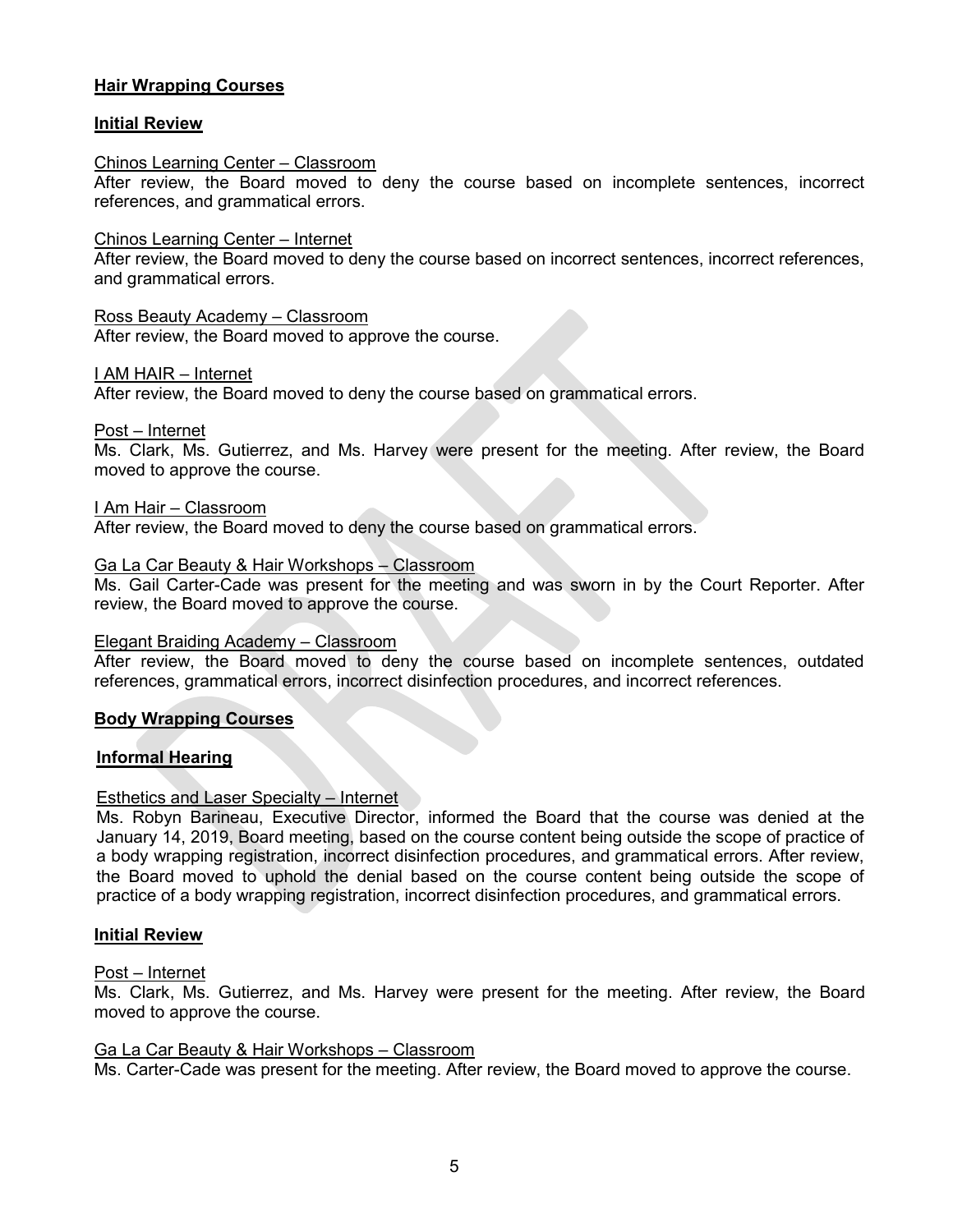# **Continuing Education Courses**

## **Initial Review**

Monique Cosmetique – Continuing Education 16 Hour Correspondence After review, the Board moved to approve the course.

Monique Cosmetique – Continuing Education Nail Specialist 16 Hour Correspondence After review, the Board moved to deny the course based on the course content being outside the scope of practice of a nail specialist registration.

Monique Cosmetique – Continuing Education Facial Specialist 16 Hour Correspondence After review, the Board moved to deny the course based on the course content being outside the scope of practice of a facial specialist registration.

Monique Cosmetique – Continuing Education Facial Specialist 16 Hour Internet After review, the Board moved to deny the course based on the course content being outside the scope of practice of a facial specialist registration.

Monique Cosmetique – Continuing Education Cosmetologist 16 Hour Internet After review, the Board moved to approve the course.

Monique Cosmetique – Continuing Education Cosmetologist 16 Hour Correspondence After review, the Board moved to approve the course.

Monique Cosmetique – Continuing Education Nail Specialist 16 Hour Internet After review, the Board moved to deny the course based on the course content being outside the scope of practice of a nail specialist registration.

#### AwakenYourBeautiful.com – Opioid Epidemic 1 Hour Classroom

Ms. Lucinda Crowe-Layne was present for the meeting and was sworn in by the Court Reporter. After review, the Board moved to approve the course with following contingency: correct grammatical errors. The corrections must be submitted to the Executive Director within 30 days of the date of the order for approval.

AwakenYourBeautiful.com – Beautiful Blondes 2 Hour Classroom Ms. Crowe-Layne was present for the meeting. After review, the Board moved to deny the course based on grammatical errors.

#### AwakenYourBeautiful.com – Domestic Violence 1 Hour Classroom

Ms. Crowe-Layne was present for the meeting. After review, the Board moved to approve the course with following contingency: correct grammatical errors. The corrections must be submitted to the Executive Director within 30 days of the date of the order for approval.

AwakenYourBeautiful.com – Designing Color with Foils 2 Hour Classroom Ms. Crowe-Layne was present for the meeting. After review, the Board moved to approve the course.

AwakenYourBeautiful.com – Creating Incredible Reds 2 Hour Classroom Ms. Crowe-Layne was present for the meeting. After review, the Board moved to approve the course.

AwakenYourBeautiful.com – ABC's of Hair Color 2 Hour Classroom Ms. Crowe-Layne was present for the meeting. After review, the Board moved to approve the course.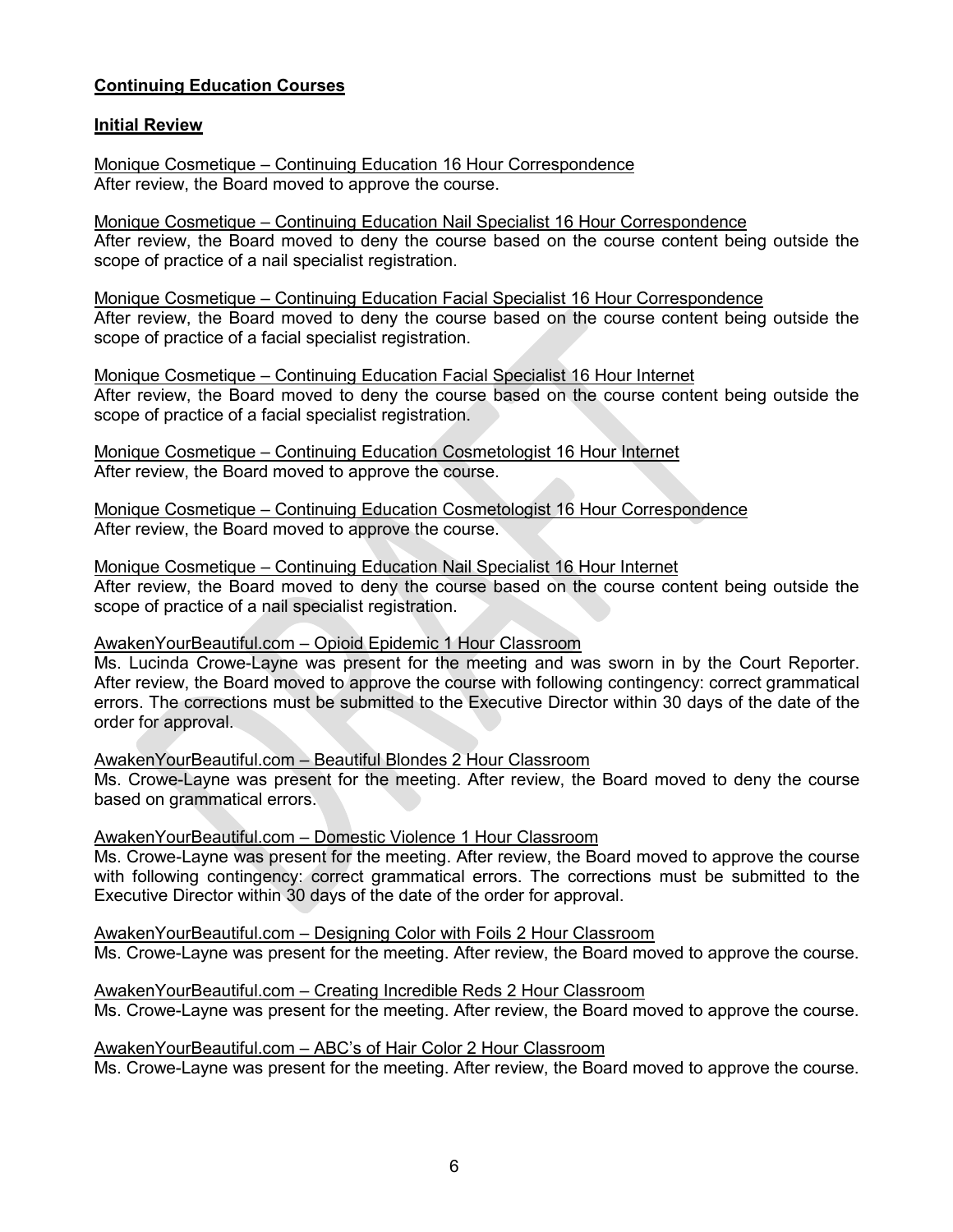# AwakenYourBeautiful.com – Mastering Gray 2 Hour Classroom

Ms. Crowe-Layne was present for the meeting. After review, the Board moved to approve the course with the following contingency: update color formula sentences with "mix according to manufacturer's directions". The correction must be submitted to the Executive Director within 30 days of the date of the order for approval.

## AwakenYourBeautiful.com – Environmental Issues 1 Hour Internet

Ms. Crowe-Layne was present for the meeting. After review, the Board moved to approve the course with the following contingency: strike reference to "imprisonment as punishment". The correction must be submitted to the Executive Director within 30 days of the date of the order for approval.

#### AwakenYourBeautiful.com – Chemical Makeup 2 Hour Internet

Ms. Crowe-Layne was present for the meeting. After review, the Board moved to deny the course based on grammatical errors, incorrect disinfection procedures, and incorrect reference to imprisonment as punishment.

AwakenYourBeautiful.com – State and Federal Laws and Rules 2 Hour Internet Ms. Crowe-Layne was present for the meeting. After review, the Board moved to approve the course.

AwakenYourBeautiful.com – Worker's Compensation Issues 1 Hour Internet Ms. Crowe-Layne was present for the meeting. After review, the Board moved to approve the course.

## AwakenYourBeautiful.com – Sanitation and Sterilization 3 Hour Internet

Ms. Crowe-Layne was present for the meeting. After review, the Board moved to approve the course with the following contingency: strike reference to "alcohol" as a disinfectant. The correction must be submitted to the Executive Director within 30 days of the date of the order for approval.

#### Florida Cosmetology Educators – Continuing Education 16 Hour Internet

Ms. Eva Price was present for the meeting and was sworn in by the Court Reporter. After review, the Board moved to approve the course with the following contingency: update reference to "MMA being illegal in Florida". The correction must be submitted to the Executive Director within 30 days of the date of the order for approval.

#### Florida Cosmetology Educators – HIV/AIDS 2 Hour Correspondence

Ms. Price was present for the meeting. After review, the Board moved to approve the course.

#### Florida Cosmetology Educators – HIV/AIDS 2 Hour Internet

Ms. Price was present for the meeting. After review, the Board moved to approve the course.

#### Ezekiel Enterprises – CE for Cosmetology Professionals 16 Hour Internet

Mr. Raymond Ezekiel was present for the meeting and was sworn in by the Court Reporter. After review, the Board moved to approve the course with the following contingencies: correct grammatical errors, strike reference to brand names, update reference to "MMA being illegal in Florida". The corrections must be submitted to the Executive Director within 30 days of the date of the order for approval.

Ezekiel Enterprises – HIV/AIDS for Cosmetology Professionals 2 Hour Internet Mr. Ezekiel was present for the meeting. After review, the Board moved to approve the course.

# Pretty in a Minute – Domestic Violence 1 Hour Internet

After review, the Board moved to approve the course with the following contingency: strike reference to "please" and replace with "plead". The correction must be submitted to the Executive Director within 30 days of the date of the order for approval.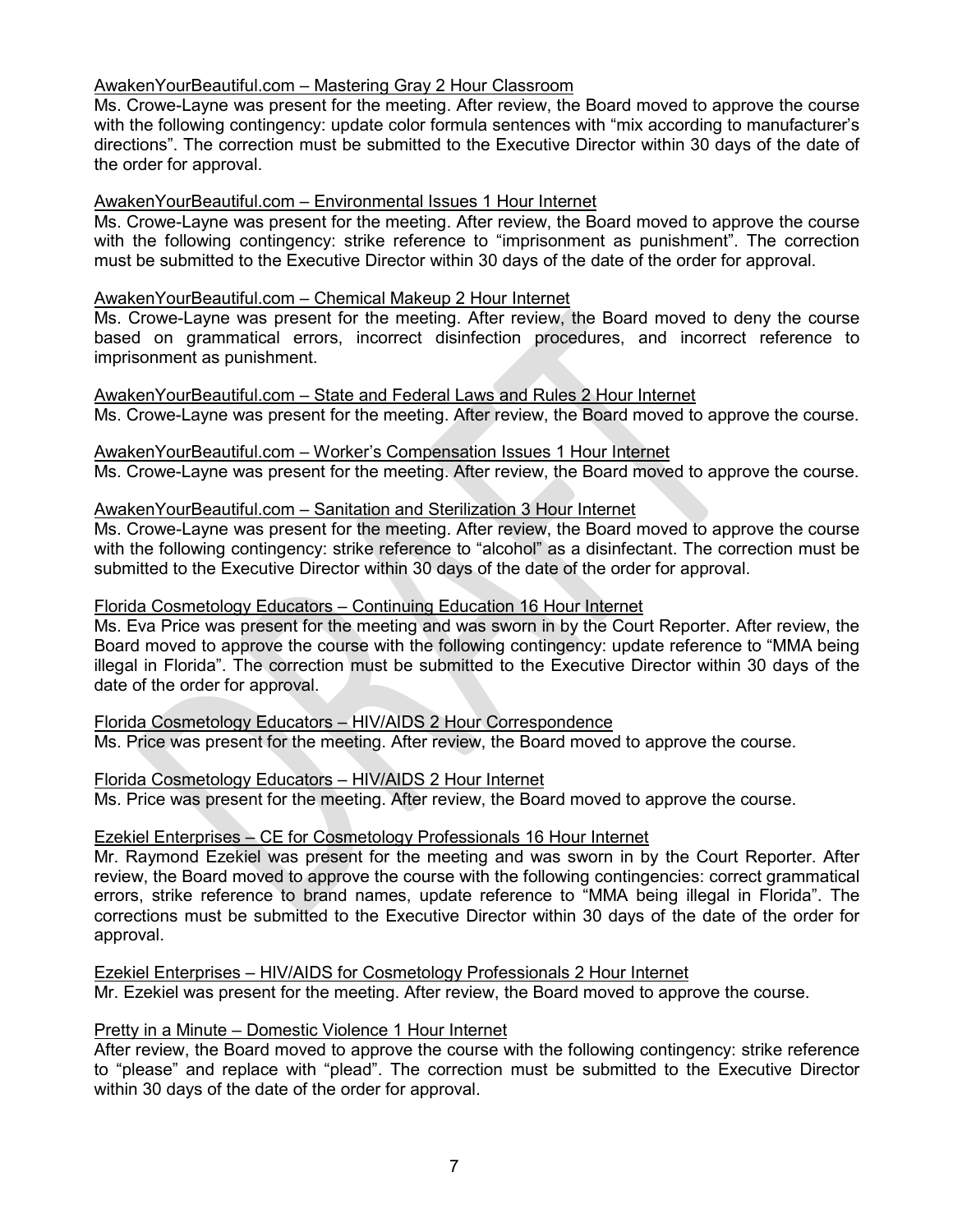Pretty in a Minute – Environmental Safety 1 Hour Internet After review, the Board moved to approve the course.

# Pretty in a Minute – Body Chemistry 2 Hour Internet

After review, the Board moved to approve the course with the following contingency: strike references to "MSDS" and replace with "SDS", strike reference to "PH" and replace with "pH". The corrections must be submitted to the Executive Director within 30 days of the date of the order for approval.

Pretty in a Minute – State Federal Laws & Rules 3 Hour Internet After review, the Board moved to deny the course based on outdated references.

Pretty in a Minute – Workers Compensation Issues 1 Hour Internet After review, the Board moved to approve the course.

Pretty in a Minute – OSHA 2 Hour Internet After review, the Board moved to approve the course.

Pretty in a Minute – Sanitation & Sterilization 3 Hour Internet

After review, the Board moved to deny the course based on grammatical errors, misinformation, outdated rules, and incomplete sentences.

Pretty in a Minute – HIV/AIDS 3 Hour Internet Ms. Foster was present for the meeting. After review, the Board moved to approve the course.

Cinderella Hair Extensions – Cinderella Hair Extensions 8 Hour Classroom After review, the Board moved to deny the course based on the course being product driven.

Cinderella Hair Extensions – Classic Hair Extensions 16 Hour Classroom After review, the Board moved to deny the course based on the course being product driven.

# **Initial HIV/AIDS Courses**

# **Initial Review**

Chinos Learning Center – Classroom After review, the Board moved to deny the course based on grammatical errors.

Chinos Learning Center – Internet After review, the Board moved to deny the course based on grammatical errors.

Ross Beauty Academy – Classroom After review, the Board moved to approve the course.

Ga La Car Beauty & Hair Workshops – Classroom Ms. Carter-Cade was present for the meeting. After review, the Board moved to approve the course.

Richards-Kelley d/b/a Florida Cosmetology Education – Classroom After review, the Board moved to approve the course.

Richards-Kelley d/b/a Florida Cosmetology Education – Internet After review, the Board moved to approve the course.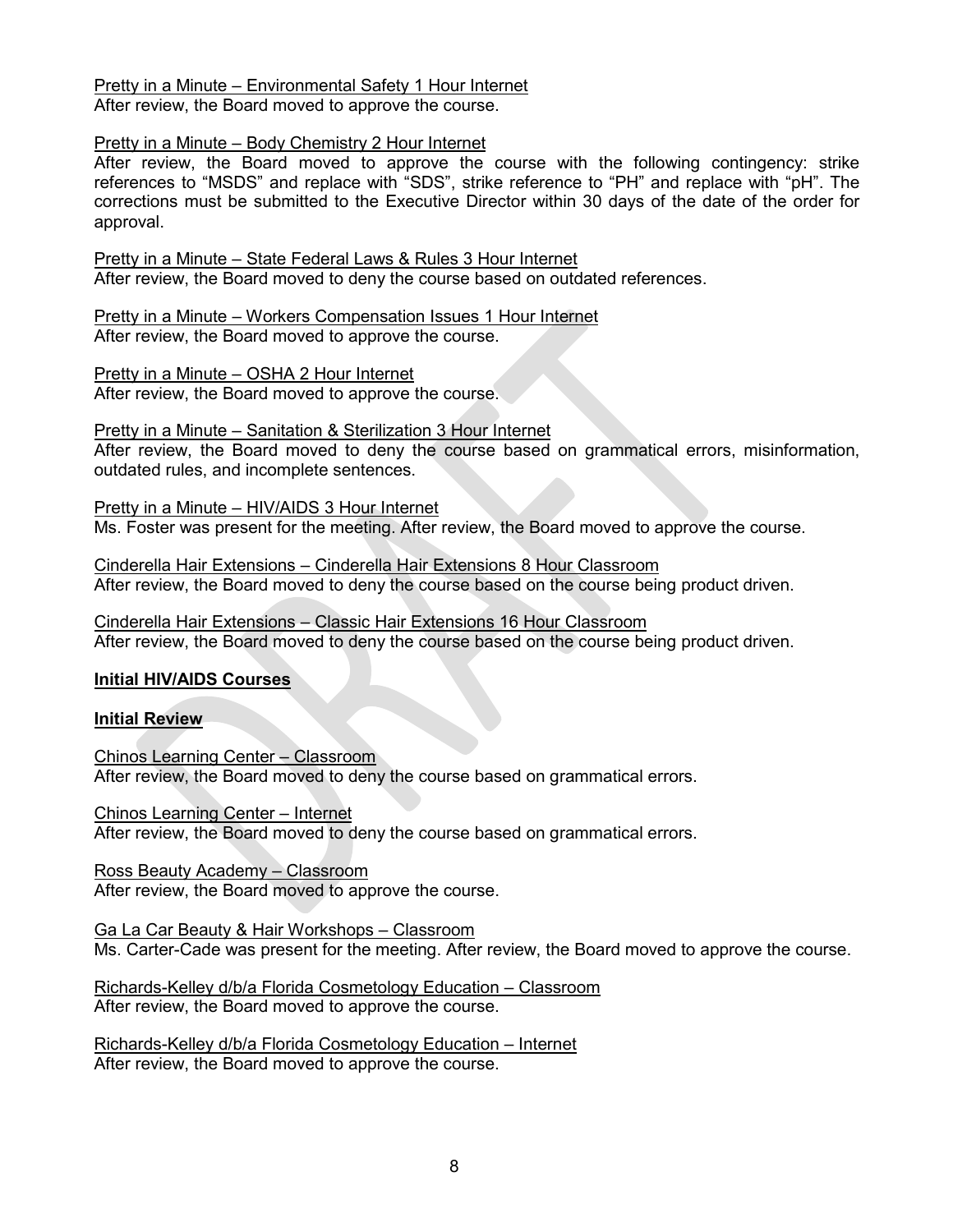## **ADJOURNMENT**

There being no further business, the meeting was adjourned at approximately 1:30 p.m.

# **Tuesday, April 9, 2019**

The Board of Cosmetology meeting was called to order at approximately 9:00 a.m., by Chair Griffis.

#### **Board Members Present Board Members Absent**

Robin Tabano, Vice Chair **Adrienne Harvey Adrienne Harvey** Rhonda Griffis, Chair **Laurel Candelario** Jared Sutherland Stephania Streit Fran Poppell

#### **Other Persons Present**

Robyn Barineau, Executive Director, Department of Business and Professional Regulation (DBPR) Krista Woodard, Executive Director, DBPR Julie Rowland, Government Analyst, DBPR Lynette Norr, Assistant Attorney General, Office of the Attorney General Crystal Stephens, Assistant General Counsel, Office of the General Counsel, DBPR Lolonda Jackson, Court Reporter Dayana Diaz-Rodriguez Elizabeth Thompson

The meeting was opened with a roll call and a quorum was established. The Board excused the absences of Ms. Adrienne Harvey, Ms. Stephania Streit, and Ms. Laurel Candelario from the meeting.

## **APPROVAL OF MINUTES**

The Board approved the minutes from the January 31, 2019, Board meeting.

# **APPLICATIONS**

# **Licensure Applications**

#### **Informal Hearing**

#### Kebreyana Jones

Mr. Jones was not present for the meeting. Ms. Robyn Barineau, Executive Director, informed the Board that the application was denied at the October 9, 2018, Board meeting, based on the noted criminal history. After review, the Board moved to overturn the denial and approve the application.

#### Dayana Diaz-Rodriguez

Mr. Diaz-Rodriguez was present for the meeting and was sworn in by Ms. Lolonda Jackson, Court Reporter. Ms. Barineau informed the Board that the application was denied at the October 9, 2018, Board meeting, based on previous unsatisfied discipline. After review, the Board moved to overturn the denial and approve the application.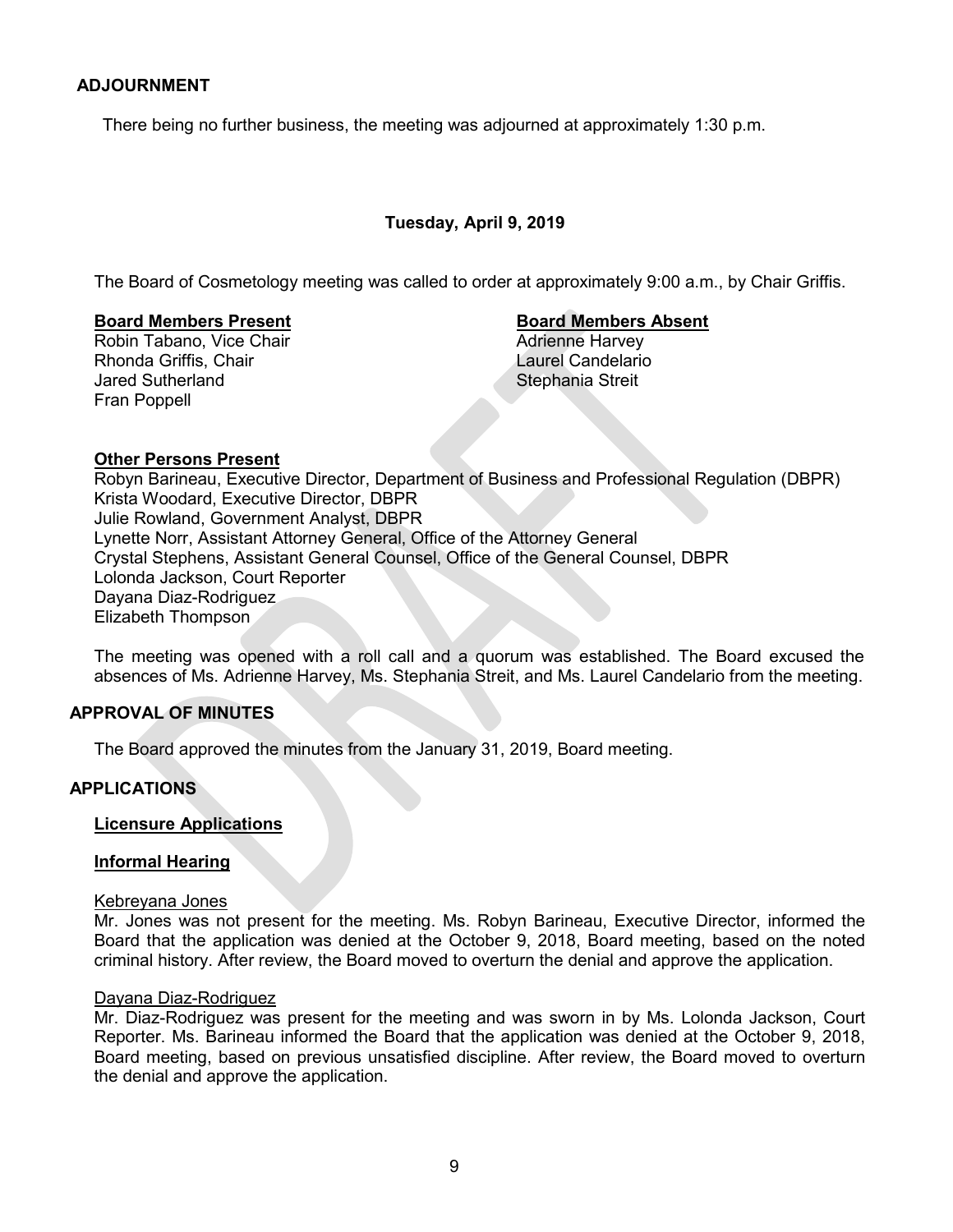## **Initial Review**

#### Cheila Suarez

Ms. Suarez was not present for the meeting. After review, the Board moved to approve the application.

#### Dayany Castro

Ms. Castro was not present for the meeting. After review, the Board moved to approve the application.

#### Abel Leon

Mr. Leon was not present for the meeting. After review, the Board moved to approve the application.

#### Deborah Johnson

Ms. Johnson was not present for the meeting. After review, the Board moved to deny the application based on the noted criminal history.

#### Elizabeth Thompson

Ms. Thompson was present for the meeting and was sworn in by the Court Reporter. After review, the Board moved to approve the application.

#### Elizabeth Thompson

Ms. Thompson was not present for the meeting. After review, the Board moved to approve the application.

#### Elizabeth Thompson

Ms. Thompson was not present for the meeting. After review, the Board moved to approve the application.

#### **OTHER BUSINESS**

#### **Board Attorney Report**

Rule 61G5-18.00015, Florida Administrative Code – Cosmetologist and Compensation Defined The Board will further discuss the proposed amended language at the July 2019 meeting.

#### Rule 61G5-18.004, Florida Administrative Code – Re-examination

The Board approved the following language and they agreed that there would be no negative impact on small business nor would there likely be any increase in regulatory costs in excess of \$200,000 in the aggregate within one year after implementation.

(1) Any applicant who fails the examination shall be entitled to re-examination pursuant to the terms and conditions set forth in this rule. Those applicants not achieving a passing grade on each part will have failed that part of the examination and shall be required to retake and pass only that part failed in order to be licensed as a cosmetologist, provided however that the applicant must pass both parts of the examination within a two-year period. If any applicant fails to achieve a passing grade on all parts within the 2 years as provided in this rule, the applicant shall be required to retake and successfully complete the full examination. In rounding percentages, any percentage which is point five (.5) or above shall be rounded up to the next whole number. Percentages less than point five (.5) shall be rounded down to the next whole number.

(2) Any person desiring to be reexamined for licensure as a cosmetologist shall apply to the Department in writing upon forms prepared and furnished by the department and shall pay a reexamination fee as required by Rule 61G5-24.006, F.A.C.

(3) Those applicants who qualified to take the examination after completion of only 1,000 hours of training pursuant to Section 477.019(1)(b), F.S., and failed, shall be entitled to reexamination only upon completion of the full requirements provided for in Section 477.019, F.S.